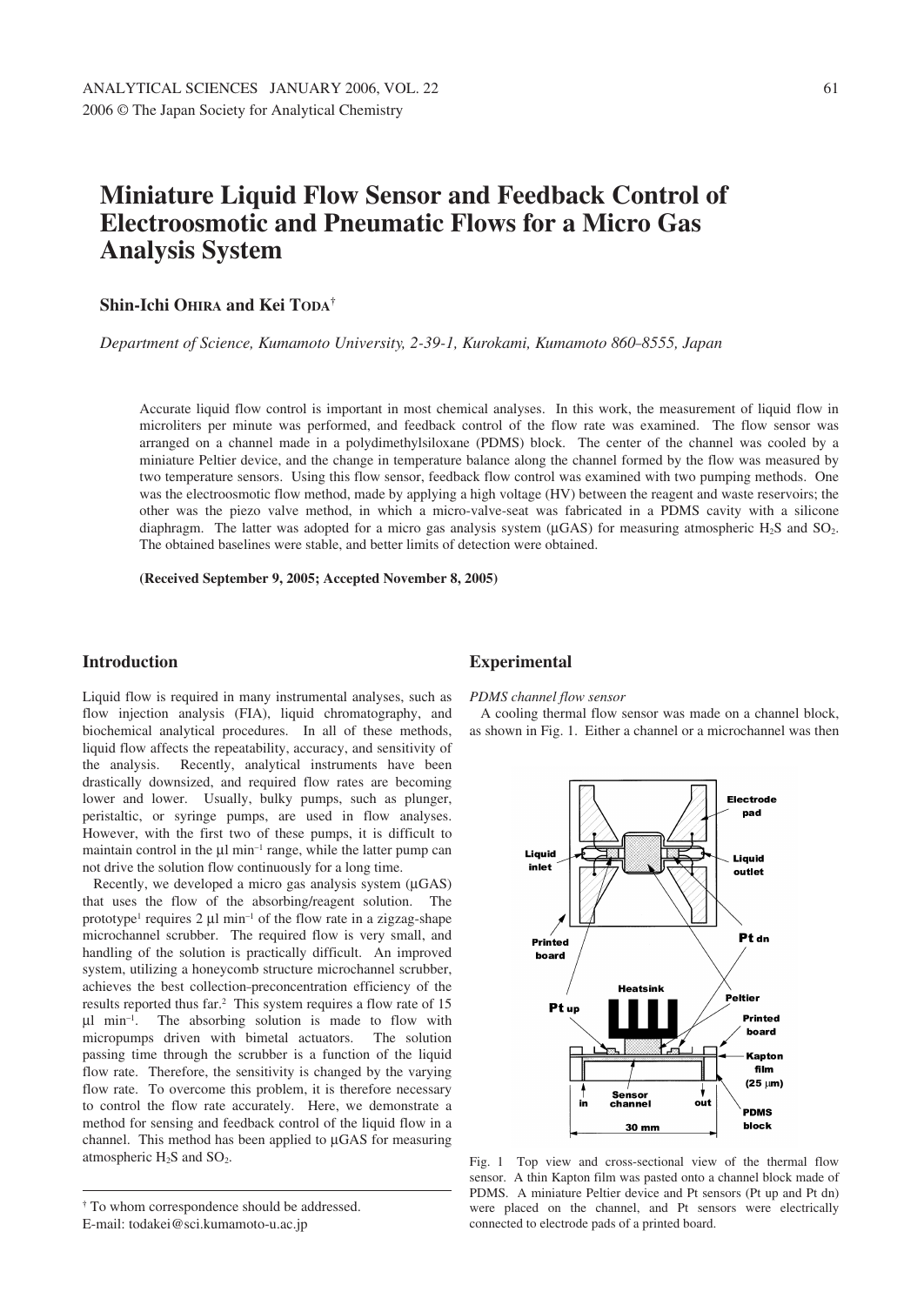

Fig. 2 Electric circuit diagram for the flow sensor and feedback flow control. Pt up and Pt dn are Pt sensors placed upstream and downstream of the Peltier device, respectively.

prepared on a polydimethylsiloxane (PDMS) block made from SILPOT® 184 W/C, Dow Corning. The channel was prepared by the molding of PDMS on a polypropylene (PP) sheet (*w* 2.0  $mm \times t$  1.0 mm  $\times$  *l* 18 mm) pasted on a 30 mm  $\times$  30 mm glass plate. The PP sheet/glass acted as a channel master. polyimide film (Kapton® 25 µm *t*) was pasted on the channel with an adhesive (Cemedine PPX, Cemedine). Electric connection pads were prepared on a printed board (13K, Sunhayato) where the Cu pattern was formed by photolithography and Cu etching was performed with a mixture of FeCl<sub>3</sub>·6H<sub>2</sub>O 10 g, HCl 30 ml, and water 120 ml at  $40^{\circ}$ C. The middle of the printed board was hollowed out by a 3D modeling machine (Modela MDX-15, Roland DG) for placing a miniature Peltier device and platinum temperature sensors. The Peltier device was CP1.0-7-06L from Melcor (purchased from RS components, 229-9549), which was 8 mm  $\times$  8 mm in size with a maximum power of 1.4 W. The platinum temperature sensor was Pt 100  $\Omega$ , 2 mm  $\times$  2.3 mm  $\times$  t 1.5 mm, obtained from RS components (362-9840). These devices were pasted on Kapton® film with thermal conductive silicone (SCH20, Sunhayato) and electrically connected onto the electrode pads of the printed board. The channel-side of the Peltier device was cooled by applying 200 mA (0.03 W) using a homemade constant-current controller. The two Pt sensors were incorporated in a bridge circuit, as shown in Fig. 2, and any change in the amplified bridge balance was treated as a flow signal. The actual flow rate was determined by measuring the moving speed of the liquid front in a small Teflon tube (0.3 mm i.d.). Thus, calibration of the flow sensor was performed.

### *Electroosmotic flow generation through a scrubber*

An electroosmotic flow was generated by applying a high voltage (HV) to platinum electrodes placed in solution reservoirs, as shown in Fig. 3(a). Before use, the scrubber for gas collection was successively treated with 0.1 M HCl and 0.1 M NaOH for surface conditioning, and then washed with water. HV  $(0 - 5 \text{ kV})$  was applied by a miniature DC/DC converter,  $Q50-5$  (EMCO), with a control input voltage of  $0 - 5$  V.

#### *Piezo valve fabricated on a PDMS cavity*

A piezo valve was constructed on a PDMS block. The structure is shown in Fig. 4. The control cavity, which was 9 µm deep and 6.5 mm in diameter, was prepared in the PDMS block using PDMS molding in the same way as in the flow sensor channel. The original master was prepared on a glass plate (30 mm  $\times$  30 mm) by photolithography and glass etching with a buffered HF solution.<sup>1</sup> A silicone rubber membrane (*t* 25



Fig. 3  $H_2S$  analysis system with EOF control (a) and  $H_2S/SO_2$ analysis system with piezo valve flow control (b). C, miniature compressor; PS, pressure sensor; FD, fluorescence detector; CD, conductivity detector.

µm) was fixed on the PDMS block to be pushed by a piezo actuator *via* a 2.0 mm glass bead. The piezo stack actuator, AE0203D16, obtained from NEC Tokin  $(3.5 \text{ mm} \times 4.5 \text{ mm} \times$ 20 mm), was fixed on a glass plate with epoxy and settled in a cupper tube. The cupper tube (*L* 16.5 mm) was originally o.d. 3/8″, and the outside was screw threaded (M10). The piezo actuator *z*-position was adjusted with the top block made of acrylonitorile–butadiene–stylene (ABS) and the screwed cupper tube, and then the cupper tube was fixed tightly with a nut. The piezo actuator was driven by applying a DC voltage (0 – 100 V) using a DC/DC converter, BYH12-100S02, obtained from Bellnix (Saitama, Japan)

#### *Feedback flow control*

In this work, feedback flow control was first examined for both electroosmotic flow and microfabricated valve flow control. The flow set signal was compared with the actual flow signal, and a high voltage was applied so that the flow signal became the same as the set signal. This was performed with the circuit shown in Fig. 2. A PID constant was examined, and the optimum condition was obtained with a 1 MΩ resistor and 10 µF capacitor.

#### *Micro gas analysis system combined with feedback flow control*

The flow control system with the flow sensor was incorporated in a gas measurement system, as shown in Fig. 3(b), to measure H<sub>2</sub>S and SO<sub>2</sub> simultaneously. A 5  $\mu$ M or 1  $\mu$ M fluorescein mercuric acetate (FMA) alkaline solution and a 5  $\mu$ M H<sub>2</sub>SO<sub>4</sub>/0.006% H<sub>2</sub>O<sub>2</sub> solution were, respectively, introduced to the microchannel scrubbers, and each flow was controlled at 15 µl min–1 while monitoring the flow rate. See Ref. 2 for details concerning of the scrubber. Collected sulfide and sulfate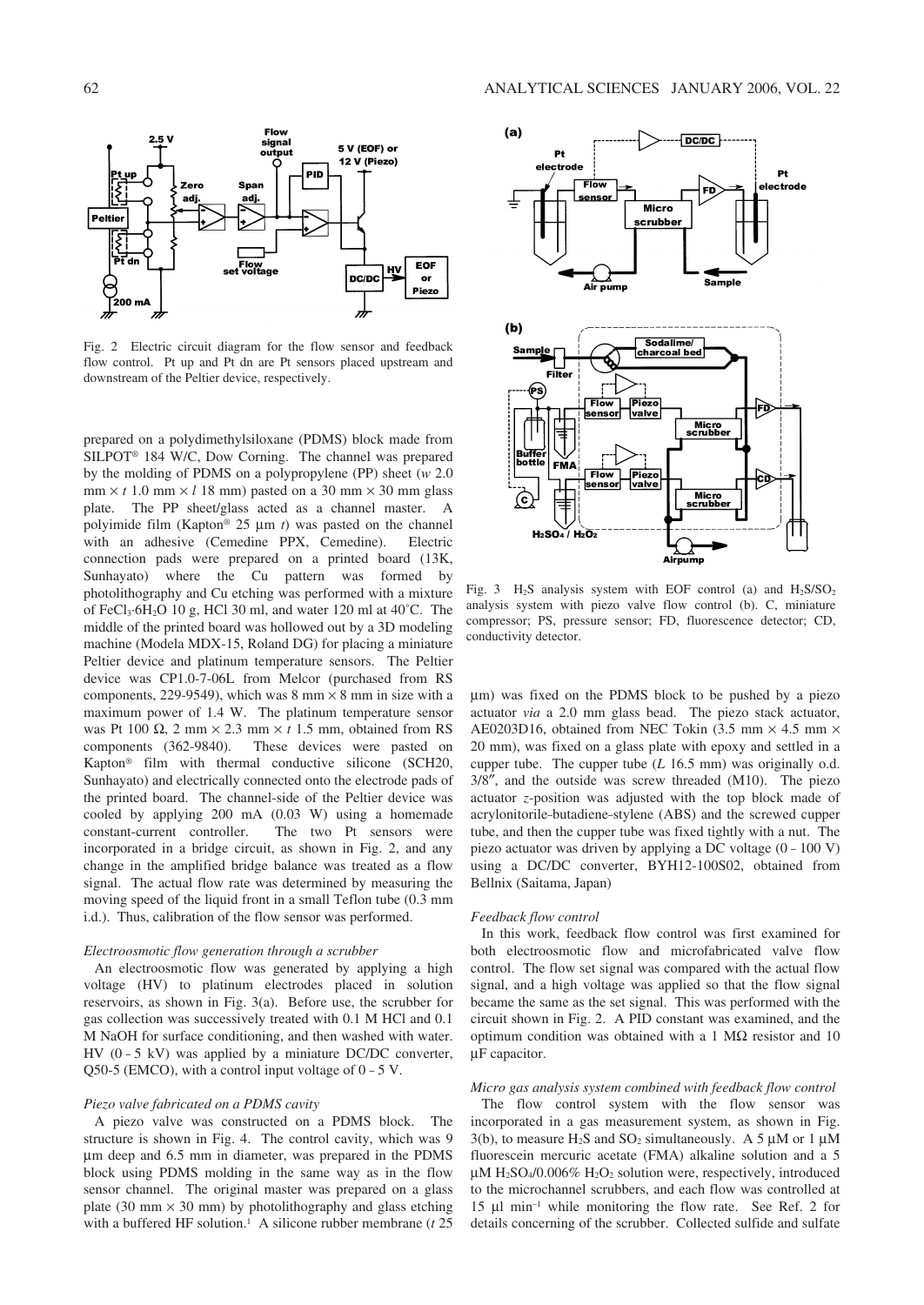

Fig. 4 Structure of the piezo valve; whole structure (a) and close up of the valve (b). The liquid outlet clearance in the PDMS block cavity with a silicone diaphragm was controlled by a piezo actuator. The support block and the top block were made of ABS, and the piezo actuator was supported in a cupper tube, of which the outside was screwed.

were determined from the fluorescence and conductivity signals, respectively.<sup>3</sup>

# **Results and Discussion**

### *Flow sensor*

In this work, flow sensors were made using channels prepared on PDMS blocks. Recently, PDMS has become the representative material for micro chemical analysis devices.4 This flow sensor is generally expected to be compatible with all PDMS-based micro devices. There are two temperature sensors both upstream and downstream of the miniature Peltier device. The sensor principle can be explained as linear thermal conduction along the channel, as has been previously discussed for a heated thermal gas flow sensor.<sup>5</sup> However, different from the previous gas flow sensor, the fluid was cooled in the present sensor to avoid bubble formation. The thermal conductivity of water (0.597 W m<sup>-1</sup> deg<sup>-1</sup>) is 3.3-times higher than that of PDMS  $(0.18 \text{ W m}^{-1} \text{ deg}^{-1})$ , and the cooling is supposed to conduct mostly to water *via* a thin Kapton film (0.15 W m–1  $deg^{-1}$ ). When the flow is stopped, both temperatures at the two Pt sensors are the same. Whereas the downstream is cooled more, the upstream cooling is relieved when the fluid is moving through the channel, as shown in the upper panel of Fig. 5. As a result, the difference in the temperatures increases with the increase in the liquid flow rate. The lower panel of Fig. 5 shows the sensor characteristics, with different channel sizes, of the current study. In the beginning, the smallest microchannel



Fig. 5 Temperature profile along the flow sensor channel (upper) and flow sensor outputs with different channel sizes (lower). Channel size:  $\blacksquare$ , *w* 2.0 mm × *d* 0.5 mm;  $\blacktriangle$ , *w* 2.0 mm × *d* 1.0 mm;  $\blacklozenge$ ,  $w$  3.0 mm  $\times$  *d* 2.0 mm, all lengths were 18 mm.

was made for the flow sensor, but in such a case the sensitivity was high and the dynamic range was too small. Therefore, the adopted channel size was relatively big  $(2 \text{ mm } w \times 1 \text{ mm } d)$ , although the target flow range was below 50  $\mu$ l min<sup>-1</sup>.

Some liquid flow sensors have been reported for analytical use. Time-of-flight types<sup> $6-8$ </sup> are reliable for flow rate monitoring, but it was necessary to have a continuous signal for feedback control. Also, a small and inexpensive sensor with low-power consumption is a necessary condition for incorporating it into µGAS. Thermal sensors made using silicon chip technologies for continuous measurement have been previously reported.<sup>9-11</sup> However, their measurable ranges are milliliters per minute and therefore are not suitable for micro chemical analysis devices. Also, further the heating sensor may induce the generation of bubbles, which would seriously interfere with the analytical signals. Here, the miniature flow sensor that we developed was on a channel of the PDMS block, and provided a flow signal continuously for microliters per minute without bubble generation.

#### *Electroosmotic flow in the scrubber*

Electroosmotic flow (EOF) and magnetohydrodynamic flow (MHF) were expected to be ideal flows as both noise-free and mechanical-free methods.12–18 EOF could be generated through a microchannel scrubber made with the PDMS block and a porous PTFE membrane. The scrubber acted as an EOF generator as well as a gas collector. When a strong alkaline solution was used as the absorbing/reaction reagent, because bubbles were generated at the Pt electrode and in the channel, a stable EOF was not obtained. The FMA fluorescence intensity was constant in the NaOH range from 0.1 mM to 0.1 M. However, the NaOH concentration had to be kept below 0.5 mM to prevent bubble generation (Fig. 6(a)). Hence, 0.1 mM was adopted for the NaOH concentration in the EOF system.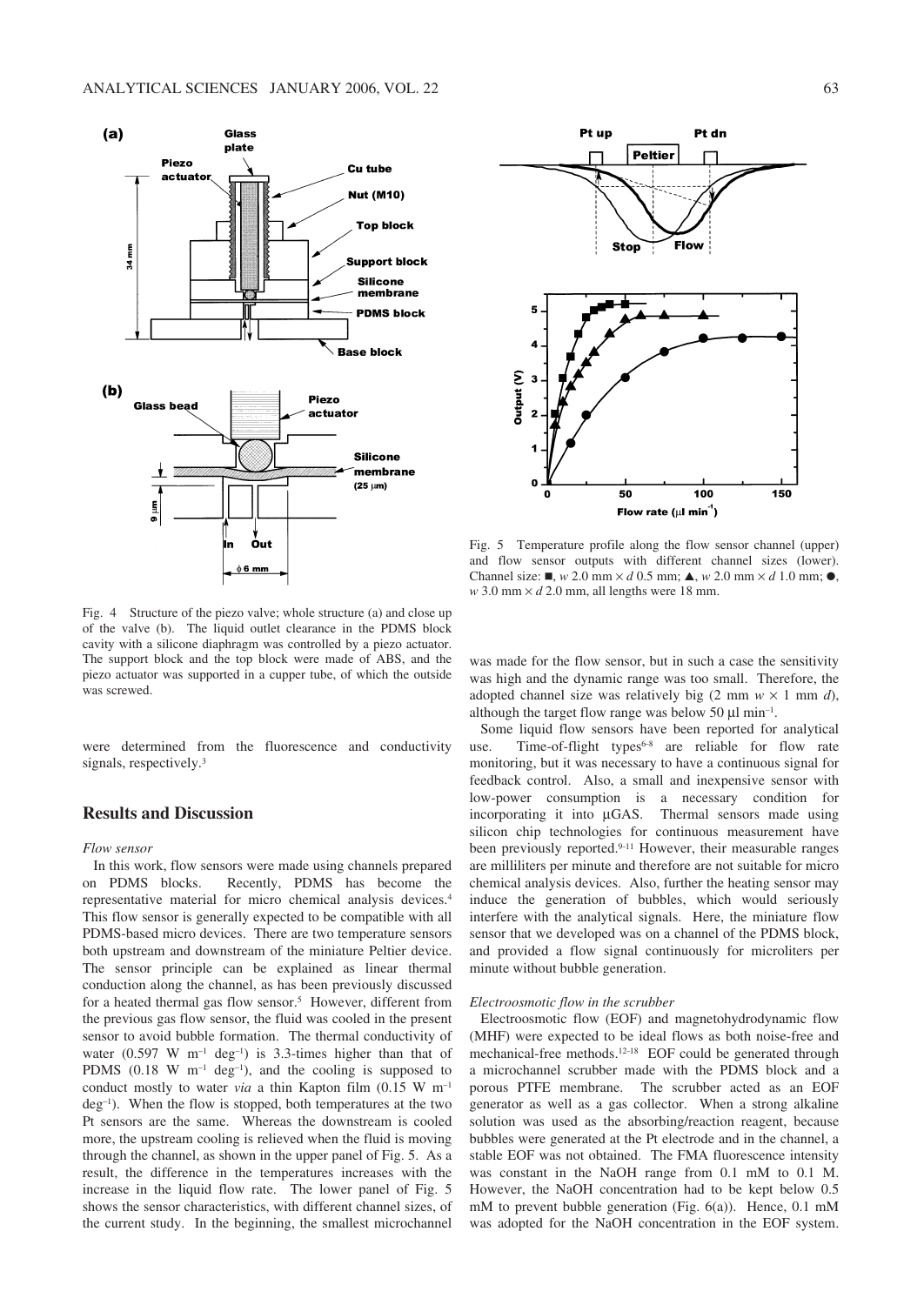

Fig. 6 EOF characteristics in the  $H_2S$  measurement system. (a) Effect of NaOH concentration on FMA fluorescence,  $\bullet$ , and H<sub>2</sub>S response intensity,  $\blacksquare$ , obtained for 5 ppbv H<sub>2</sub>S with 5  $\mu$ M FMA solution. A bubble was made when NaOH was above 0.5 mM (vertical dashed line). (b) Liquid flow rate generated by applying HV to a 0.1 mM NaOH solution. (c) EOF control. Flow set signal changed from 0 V to 2.1 V (15  $\mu$ l min<sup>-1</sup>).

The obtained liquid flow rate with this absorbing solution is shown in Fig. 6(b) as a function of the applied HV. In this study, a relatively high flow rate was obtained by a small HV power source. The EOF could be controlled by feedback of the flow sensor signal, as shown in Fig. 6(c). When the set point was changed from 0 to 2.1 V (corresponding to 0 and 15 µl min–1, respectively), the maximum HV power was applied until the actual flow signal reached the set signal. After that, stable and constant flow was obtained. It can be seen that the applied voltage was fed back well to make the flow signal constant. This is the first study to demonstrate a way to control the EOF rate. The EOF rate is affected by the surface condition of the capillary or channel, even if a constant voltage is applied. In other words, ideally this kind of feedback control is needed for steady flow. Unfortunately, the  $H_2S$  collection in this study was poor when 0.1 mM NaOH was used, as in Fig. 6(a), and hence we also examined another method, namely the piezo valve control method.

#### *Flow control by piezo valve*

The solution reservoir was pressurized by a miniature compression system at constant pressure,<sup>19</sup> and the out-coming solution was regulated by a diaphragm valve. We tested a



Fig. 7 Piezo valve flow control. (a) Liquid flow rate as a function of piezo voltage. (b)(c) Feedback flow control performance obtained by changing the set voltage at 0.5 V  $(5 \mu I \text{ min}^{-1})$  and 1.5 V  $(15 \mu I \text{ min}^{-1})$ min–1) alternatively in a 6 min cycle. The water in the reservoir was pressurized at 12 kPa.

solenoid actuator and a piezo actuator for valve driving. The solenoid, which was tested first, had a big stroke, but it was difficult to control the position stably and preciously. Next, the piezo actuator was examined. The piezo stroke was much smaller (max  $16 \mu m$  at  $150 \text{ V}$ ) and the DC voltage required was higher compared to the solenoid, but precious control of the stroke was achieved with small power consumption. The piezo valve was fabricated with a PDMS block and a silicone diaphragm. These materials are resistant to most chemicals, and the present piezo valve is suitable for a chemical analysis system. Furthermore, the PDMS block was relatively soft compared to such materials as stainless steel, which is commonly used for fluid control devices, so that the shut off of the valve could occur easily without any valve gasket.

The liquid flow rate was obtained as a function of the applied voltage to the piezo stack. This valve was of a normally open type, and the flow rate decreased according to the increase in the voltage with some hysteresis, as shown in Fig. 7(a). Because of the presence of hysteresis, flow rate control could not be achieved by simply adjusting the voltage. In this system, the flow signal was fed back to the applied voltage in order to maintain a constant flow rate. This feedback control was demonstrated as shown in Figs. 7(b) and (c). The set point was set at 0.5 V and 1.5 V alternatively for 3 min each. These set voltages corresponded to 5 and 15 µl min–1. When the set point was decreased to  $5 \mu l \text{ min}^{-1}$ , the applied voltage to the piezo valve first increased rapidly and then repeated small fluctuations. As a result, the flow rate was controlled as shown